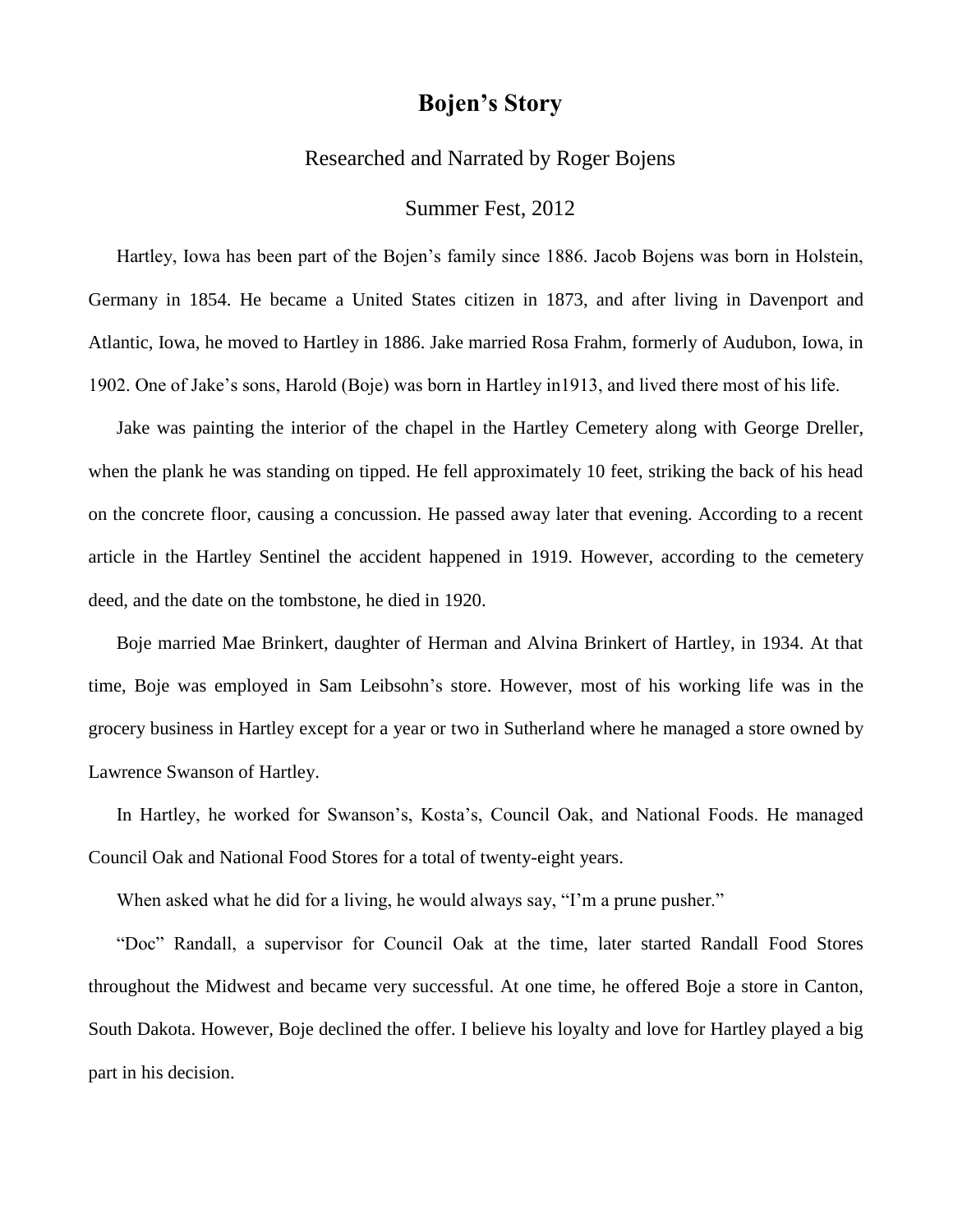Boje was very active in the Chamber of Commerce, serving on the Board of Directors. He also served as a city councilman, and in 1969, was elected Mayor of Hartley. One of his fondest memories, while serving as mayor, was officiating at the wedding of June Henry and John Heimsoth in the home of Mayor and Mrs. Harold Bojens.

Another great memory and honor was receiving congratulations on his election as mayor, from his long-time friend, and US Congressman, Wiley Mayne. Wiley was originally from Sanborn, but later moved to Sioux City.

Boje served on the Hartley City Council with the likes of "Red" Wagner, Elmer Neebel, Jake Milz, Carl Rahn, Al Hansen, Bruce Boyer, Donald Hansen, and Dr. Paul Sweeney. Some of his closest friends included Roger Potter, Joel Randolph, Merle Smith, Virg and Don Treimer, Carl Ruby, and Butch Westphalen.

Boje passed away in 1971.

Mae Bojens, the daughter of Herman and Alvina Brinkert, was born in Primghar. She lived in Sheldon prior to settling in Hartley. Mae was a gifted singer and performed with area bands.

One time she was headed to Wyoming to perform with one of the bands. The small plane she was riding in, encountered severe storms. After that, Mae decided against a singing career, but she continued to entertain at various functions, along with her sisters Ella and Rose. As a part of her act, she was known to blacken her face and sing Al Jolson songs.

Mae worked for Red's Café for a number of years both prior to and after her marriage. She and Boje were the parents of two children: Thomas who died shortly after his birth, and Roger. Mae continued to work for many years with Boje in the grocery business.

Mae was an avid golfer. She and Boje were some of the original members of Meadowbrook Golf Course. She passed away in 2001 at the age of ninety-one.